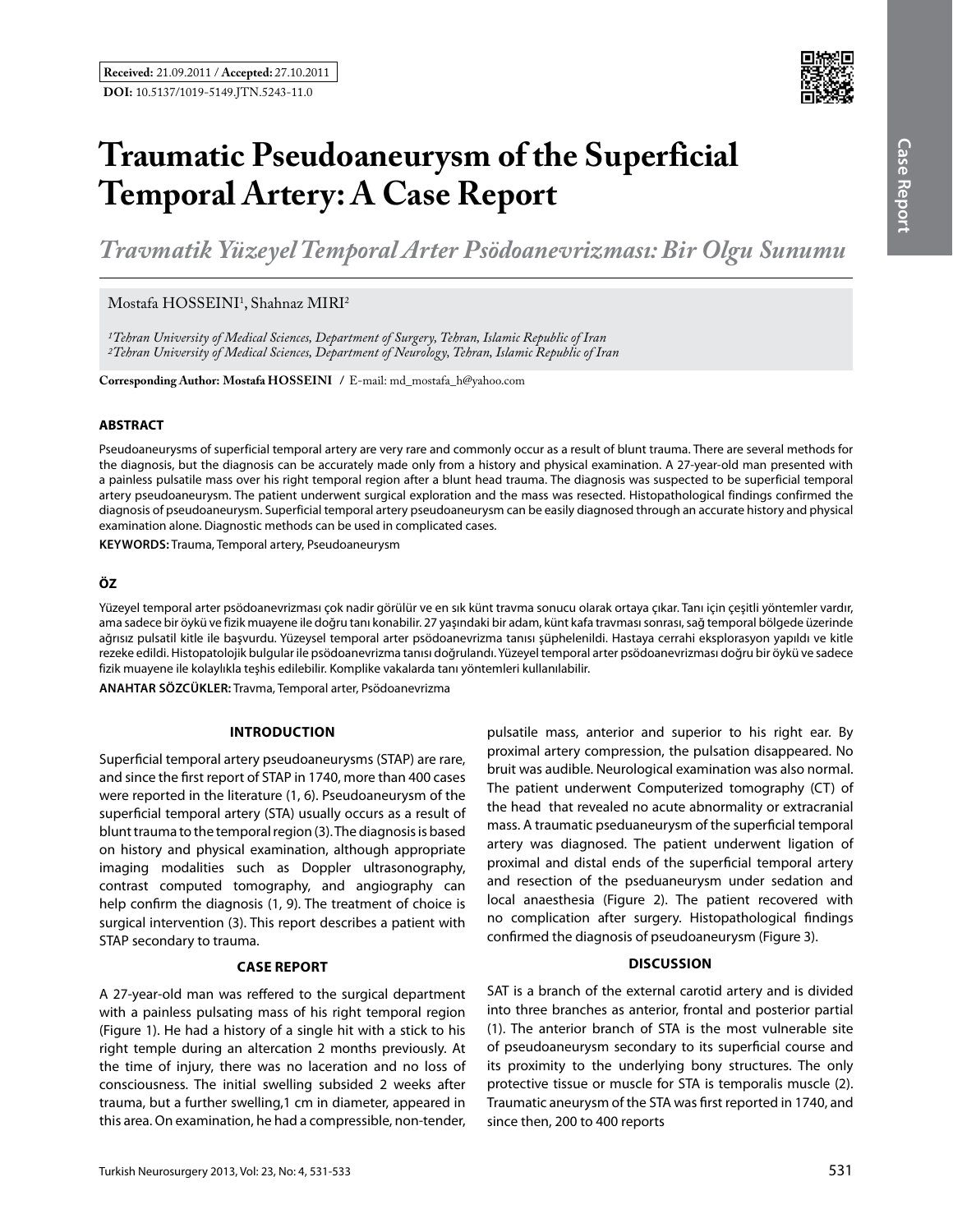

**Figure 1:** A round 1x1cm mass in the right temporal region.



**Figure 2:** Dissection and ligation of pseudoaneurysm.



**Figure 3:** Histopathological finding of the patient, a dilated artery with central thrombus.

were found in the literature. STAP accounts for only 1% of all the traumatic aneurysms and is rare (6). In most of the cases (75%), the common cause was blunt trauma including sports injuries, accidents, skull fractures (6, 8). Other causes are penetrating injuries (laceration, gunshot, stab wound and surgery), spontaneous formation, and iatrogenic wounds (neurological procedures of skull fixation, hair transplantation, face lift) (1,4).

A pseduaneurysm involves two innermost layers of the vessel. Blunt trauma to the lateral forehead and temporal fossa gives rise to pseudoanerysm. A trauma causes a break in the arterial wall and blood extravasates from it and subsequently hematoma forms. When the artery is injured, a weak preivascular organized fibrous capsule is formed around the hematoma, giving it a painless pulsatile property (5). STAP may be asymptomatic but possible symptoms include headache, ear discomfort, visual disturbance, dizziness, hemorrhage, cosmetic defects and neurologic deficits (4). Symptoms appear typically within 2 to 6 weeks of injury and in rare cases it may arise within 2 to 4 days (8, 4).

A through history and physical examination can primarily make the diagnosis (1). Imaging studies including sonography, computed tomography (CT), magnetic resonance imaging, and CT angiography can help confirm the diagnosis (6). All these diagnostic tests may rarely be indicated, and just be required in complicated cases (2). Differential diagnosis is wide and includes hematoma, lipoma, sebaceous cyst, abscess, lymphadenopathy, neuroma of the supraorbital nerve, angiofibroma, arteriovenous fistula, meningocele, encephalocele and lymphoid hyperplasia (7, 10). To reduce the possible risks of spontaneous rupture, pain, tenderness, and cosmetic defects, treatment is required (7). Treatment options include conservative treatment with compression, embolization of the affected segment of the vessel, percutaneous thrombin injection under ultrasound guidance, and surgery (1, 9). Surgical resection of the pseudoaneurysm and ligation of proximal and distal ends of STA under local or general anesthesia is the method of choice (9). Although a STA pseudoaneurysm is rare, physicians should consider its possibility in a patient with head and facial trauma. It can be easily diagnosed through an accurate history and physical examination alone. Diagnostic methods can be used in complicated cases.

## **References**

- 1. Ahn HS, Cho BM, Oh SM, Park SH: Traumatic pseudoaneurysm of the superficial temporal artery in a child: A case report. Childs Nerv Syst 26: 117–120, 2010
- 2. Cadamy AJ, McNaughton GW, Helliwell R: Traumatic pseudoaneurysms of the superficial temporal artery. European Journal of Emergency Medicine 10:236–237, 2003
- 3. Chen SSH, Prasad SK: Traumatic pseudoaneurysm of superficial temporal artery: A case report. J Clin Ultrasound 37: 312–314, 2009